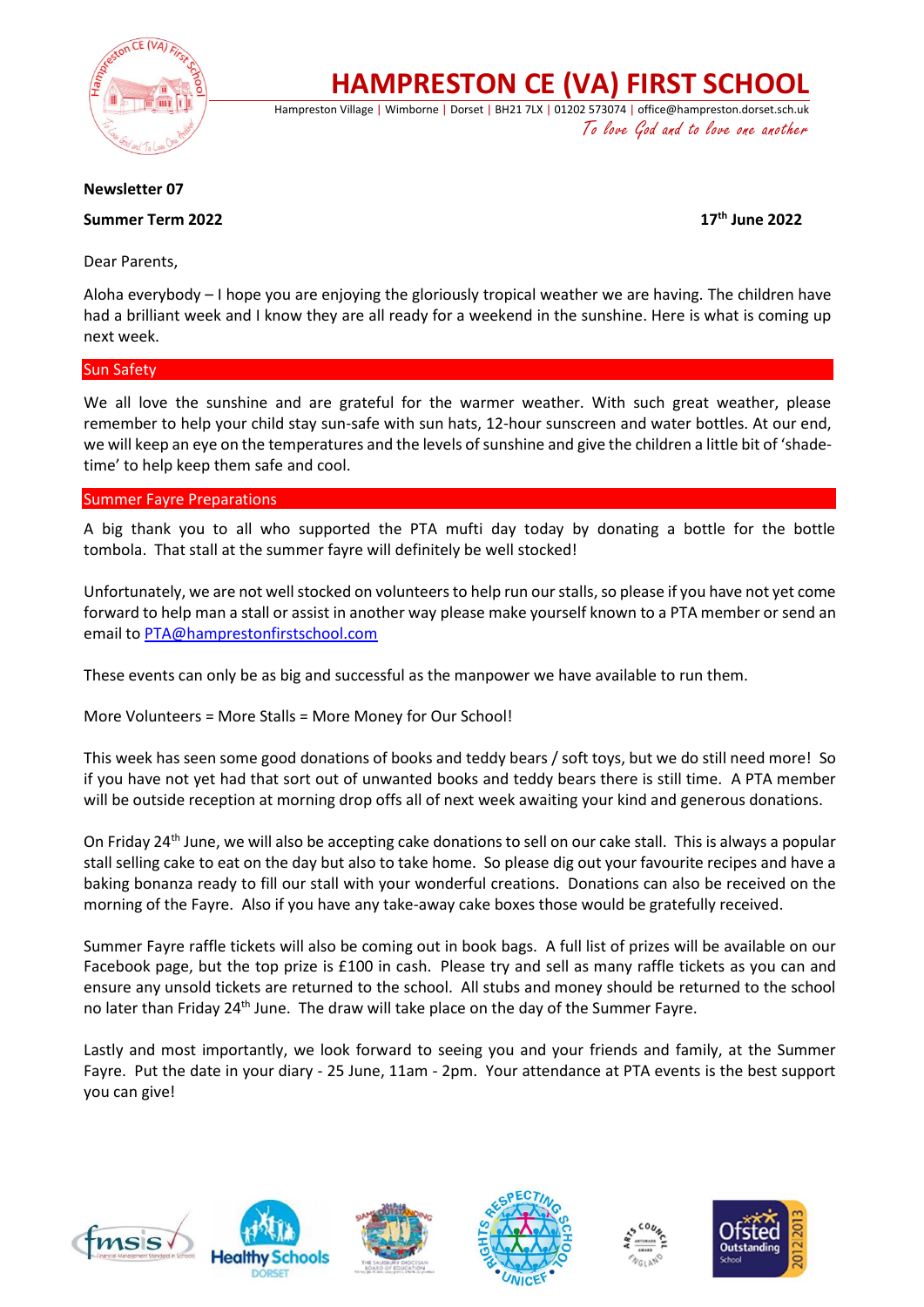#### Sports Day – Friday 24<sup>th</sup> June

We are looking forward to finally welcoming friends and families to our annual school Sports Day next Friday 24<sup>th</sup> June. The afternoon begins at 12:45pm with the House activities carousel. The children will take a short break at 1:45pm before returning to the field for the track events at approximately 2pm. Ackie and Ross from JSC will be there supporting the day and we know the children will have a wonderful time.

In previous years we have asked the children to come to school in house-coloured t-shirts. However, we are aware that this puts added pressure on families to purchase clothing they may otherwise not want or need. Therefore, this year we will ask all children to attend in school PE kit only. Children will need sun-safe protection including hats, sunscreen and water bottles (assuming this amazing weather holds).

For parent visitors, the PTA will have refreshments available to purchase during the afternoon, including frozen treats at the end of the afternoon for the children. Refreshments during the afternoon are for visitors only as the children will need to remain with school adults until dismissed at the end of the day. Younger children and siblings are welcome, but we ask that they are supervised at all times.

Finally, families are welcome to follow their children's teams during the activity carousel. As the children head inside for the half-way break, we will establish a courtesy line for spectators and kindly ask families to respect this when getting into the spirit of the action.

We look forward to seeing you there.

#### Weekly Presentation Prizes

At Hampreston, we want every single child to be proud of the way they present their work in their books. This week we were most impressed with the excellent effort made by the following children:

Reception Twalumba Year 1 Isaac Year 2 Ari Year 3 Rosie Year 4 Jonathan

Who will it be next week?

### KS2 Performance

Please save the date, further details will be coming soon.

Monday  $11^{th}$  July – 6.30pm Tuesday  $12<sup>th</sup>$  July – 1.30pm & 6.30pm

Whether you are digging out the paddling pool, firing up the barbeque or heading to the beach, have a wonderful and safe weekend. Enjoy the sunshine!

Yours sincerely,

**Mr. T. Williams Headteacher**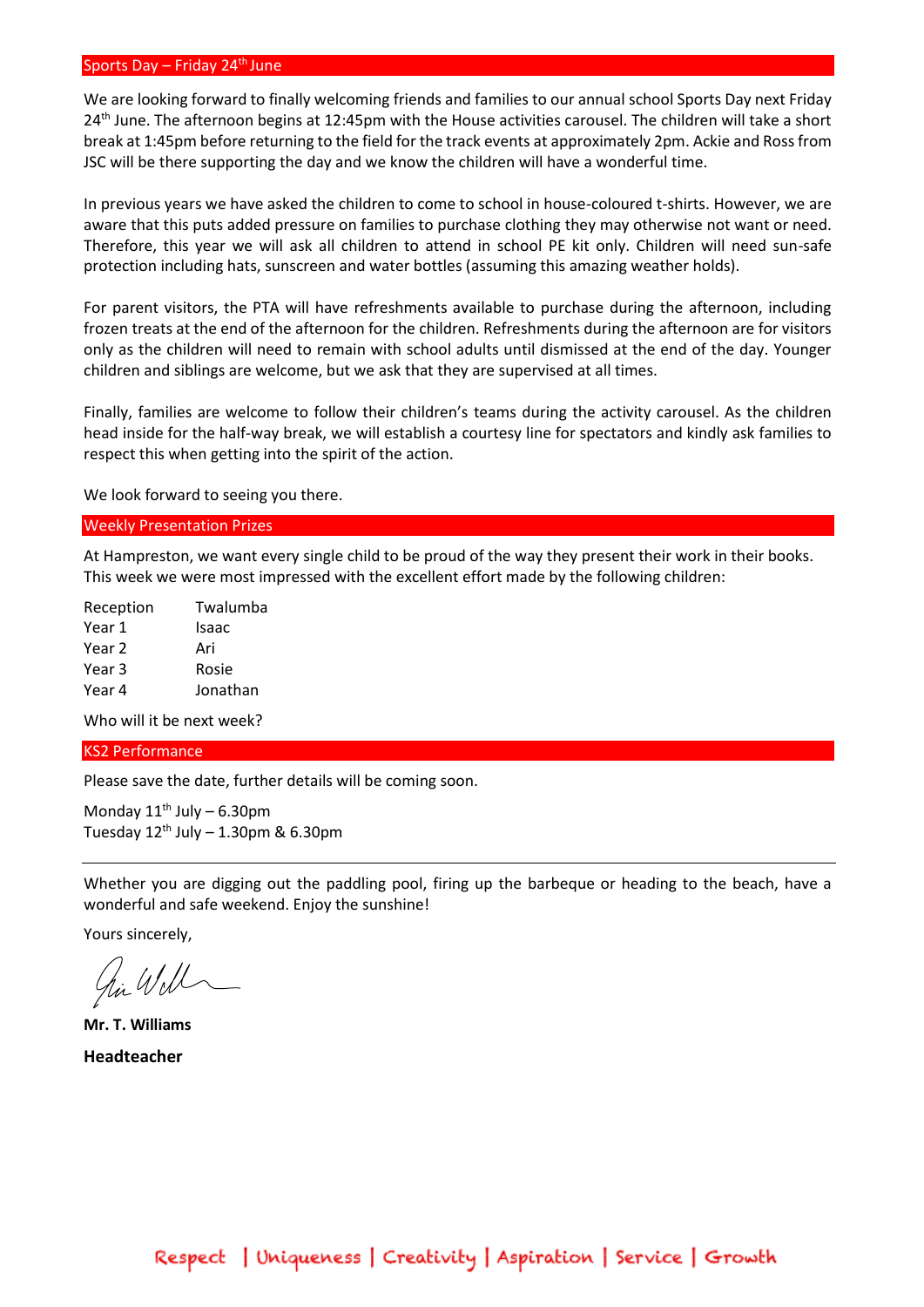## **This Week:**

To help support you at home and to spark conversations about learning, here is what the children have been covering this week.

|                                  | <b>English</b>                                                                                                                                                                                                                                                                                                                                                                                                                                                             | <b>Mathematics</b>                                                                                                                                                                                                                                                                                                                                                                                                                                                         |
|----------------------------------|----------------------------------------------------------------------------------------------------------------------------------------------------------------------------------------------------------------------------------------------------------------------------------------------------------------------------------------------------------------------------------------------------------------------------------------------------------------------------|----------------------------------------------------------------------------------------------------------------------------------------------------------------------------------------------------------------------------------------------------------------------------------------------------------------------------------------------------------------------------------------------------------------------------------------------------------------------------|
| Reception                        | In Reception class this week, we have been learning the<br>story of Jack and the Beanstalk. The children have written<br>captions about the story to go with the pictures and also<br>written letters to Dragor the Dragon.                                                                                                                                                                                                                                                | In maths, we have been learning all about 2D shapes and<br>how new shapes can be made by joining them together.<br>The children have also independently added using beans!                                                                                                                                                                                                                                                                                                 |
| $\overline{\phantom{0}}$<br>Year | This week in English, we have read Dear Greenpeace by<br>Simon James. This book prompted us to research whales,<br>by watching videos and reading non-fiction texts. The<br>children have even completed a reading comprehension all<br>about whales. We ended the week by writing a letter to<br>Emily (a character from Dear Greenpeace) to tell her all<br>that we have learnt about whales.                                                                            | In maths, we completed our work on halves and quarters;<br>a tricky topic which will need revisiting! We have also<br>begun to tell the time, starting with the 'O'clocks'. The<br>children understood this and applied their knowledge to<br>questions very well.                                                                                                                                                                                                         |
| $\sim$<br>Year                   | This week in English Year 2 have been writing their own<br>adventure for the Storm Whale from the book of the same<br>name by Benji Davies. They have been very imaginative,<br>thinking about the problems the whale and Noi, the little<br>boy, may encounter and have come up with some very<br>interesting ways they can solve the problem!                                                                                                                            | In Maths we have finished our fraction unit and have<br>moved on to time. The children have impressed me with<br>the knowledge they have retained from year 1 and we<br>have spent a lot of time practicing o'clock, quarter past,<br>half past and quarter to.                                                                                                                                                                                                            |
| S<br>Year                        | Year 3 have been learning how to write an explanation text<br>this week. They noted and used features such as present<br>verb tense, formal language, time sequence and ways to<br>organise the text to make it easier for the reader, such as<br>subheadings and diagrams. The children have taught the<br>teachers many new facts this week! The spelling focus for<br>the week ahead will be the letters 'ou' making a short 'u'<br>sound (e.g. touch, country, young). | Thank you if you managed to help your child to practise<br>telling the time - it has really paid off! We have progressed<br>quickly to telling the time to the nearest minute; to and<br>past. Please do keep finding natural opportunities for them<br>to tell you what the time is! In arithmetic we are doing<br>quick fire divisions that link to times tables, e.g. $44 \div 4 =$<br>11. We also tried some fraction problem solving and<br>speedy addition pyramids. |
| Year <sub>4</sub>                | This week the children have been looking at the 'original'<br>story of Cinderella, Egyptian Cinderella. They have<br>compared this story to the one they are already familiar<br>with and have thought about some of the different<br>features of the narrative. They have also planned out the<br>story using story maps in order to really get to grips with<br>what happens and when.                                                                                   | In maths this week, the children have started a new<br>statistics topic. They have learnt about different charts,<br>pictograms and graphs, including reading information from<br>them and really interrogating them to answer questions<br>relating to the data. The children have also taken part in<br>their Multiplication Tables Checks this week and I am<br>extremely proud with the focus and resilience they have<br>demonstrated.                                |